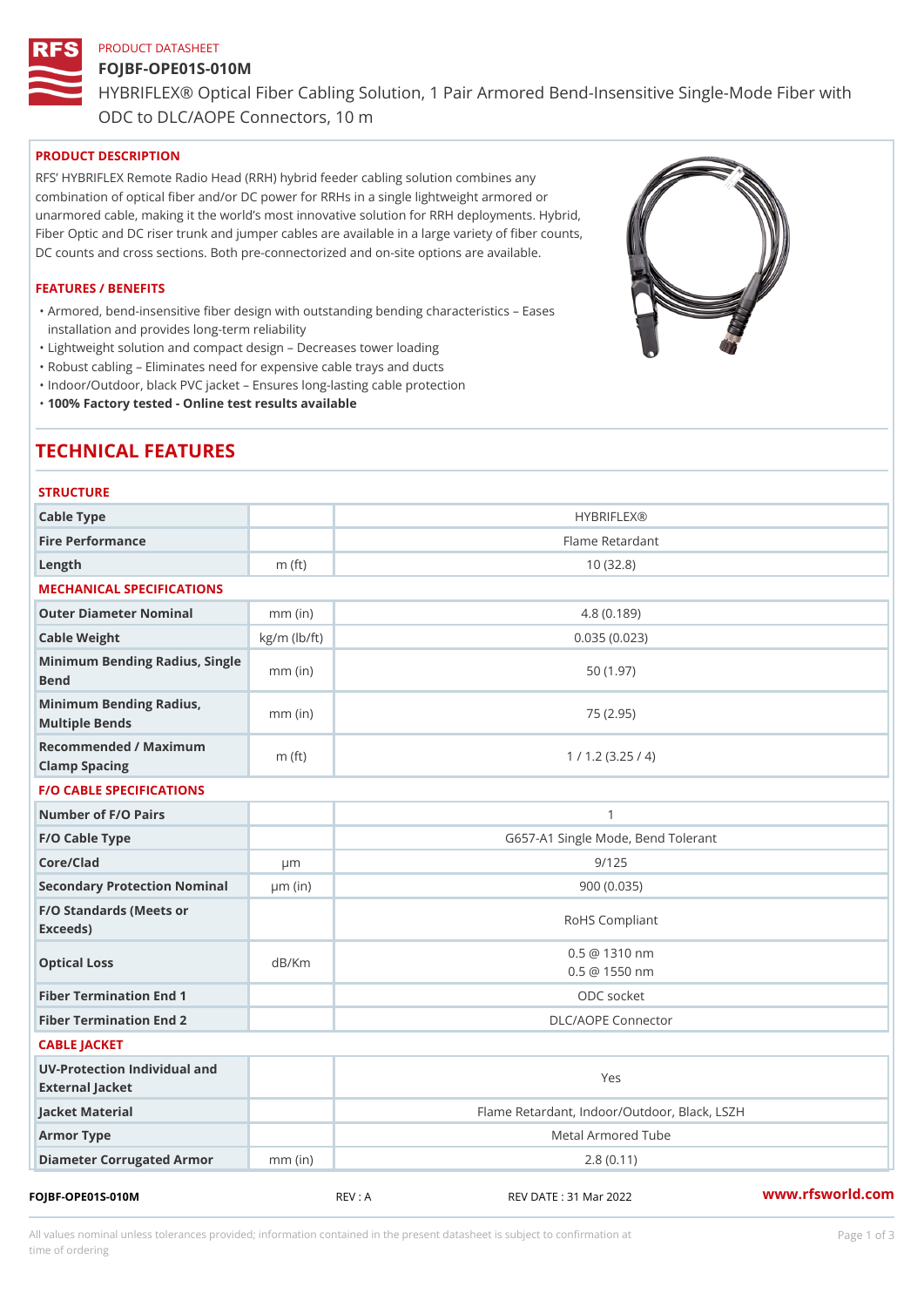# PRODUCT DATASHEET

# FOJBF-OPE01S-010M

HYBRIFLEX® Optical Fiber Cabling Solution, 1 Pair Armored Bend-Inse ODC to DLC/AOPE Connectors, 10 m

#### TESTING AND ENVIRONMENTAL

| Storage Temperature              | $^{\circ}$ C ( $^{\circ}$ F $\vert$ | $-40$ to $70$ ( $-40$ to $158$ ) |
|----------------------------------|-------------------------------------|----------------------------------|
| Operation Temperature            | $^{\circ}$ C ( $^{\circ}$ F)        | $-40$ to 65 ( $-40$ to 149)      |
| Installation Temperature °C (°F) |                                     | $-20$ to 65 ( $-4$ to 149)       |

#### EXTERNAL DOCUMENT LINKS

Installation Guidelwinessad On-line Factory Te[s](https://www.rfsworld.com/pictures/userfiles/programs/AAST Latest Version.zip)teResults:

## NOTES

Optimized for Nokia RRH

## ADDITIONAL ASSEMBLIES - ODC TO DLC

| Length, m | Model Number                   |
|-----------|--------------------------------|
|           | $HA - FOJBF - OL - 01SM - 1$   |
| -3        | $HA-FOJBF-OL-01SM-3$           |
| 5         | $HA - FOJBF - OL - 01SM - 5$   |
| 10        | $HA - FOJBF - O L - 01SM - 10$ |
| 20        | $HA-FOJBF-OL-01SM-20$          |

| ∥Length, r <mark>n</mark> | Model Number       |
|---------------------------|--------------------|
| - 3                       | $FOJBF-OBO1S-OO3M$ |
| -5                        | FOJBF-OB01S-005M   |

#### ADDITIONAL ASSEMBLIES - ODC TO DLC/FULLAXS

| Length, m | Model Number                  |
|-----------|-------------------------------|
|           | $HA - FOJBF - OA - 01SM - 1$  |
| -3        | $HA - FOJBF - OA - 01SM - B$  |
| 5         | $HA - FOJBF - OA - 01SM - 5$  |
| 10        | $HA - FOJBF - OA - 01SM - 10$ |
| 20        | $HA-FOJBF-OA-01SM-20$         |
| 30        | $HA-FOJBF-OA-01SM-30$         |

#### ADDITIONAL ASSEMBLIES - ODC TO DLC/NB ADDITIONAL ASSEMBLIES - ODC TO DLC/R2CT

| Length, m | Model Number       |
|-----------|--------------------|
| -3        | FOJBF-OC01S-003M   |
| 5         | FOJBF-OC01S-005M   |
| 10        | $FOJBF-OCO1S-010M$ |
| 20        | FOJBF-OC01S-020M   |

#### ADDITIONAL ASSEMBLIES - ODC TO DLC/AOPC ADDITIONAL ASSEMBLIES - ODC TO DLC/AOPA

| Length, m | Model Number       |
|-----------|--------------------|
| 3         | $FOJBF-ONO1S-003M$ |
| -5        | $FOJBF-ONO1S-005M$ |
| 10        | $FOJBF-ON01S-010M$ |
| 20        | $FOJBF-ONO1S-020M$ |

| Length, m | Model Number        |
|-----------|---------------------|
| -3        | $FOJBF-OPAO1S-003M$ |
| -5        | $FOJBF-OPAO1S-005M$ |

FOJBF-OPE01S-010M REV : A REV DATE : 31 Mar 2022 [www.](https://www.rfsworld.com)rfsworld.com

All values nominal unless tolerances provided; information contained in the present datasheet is subject to Pcapgelio an atio time of ordering